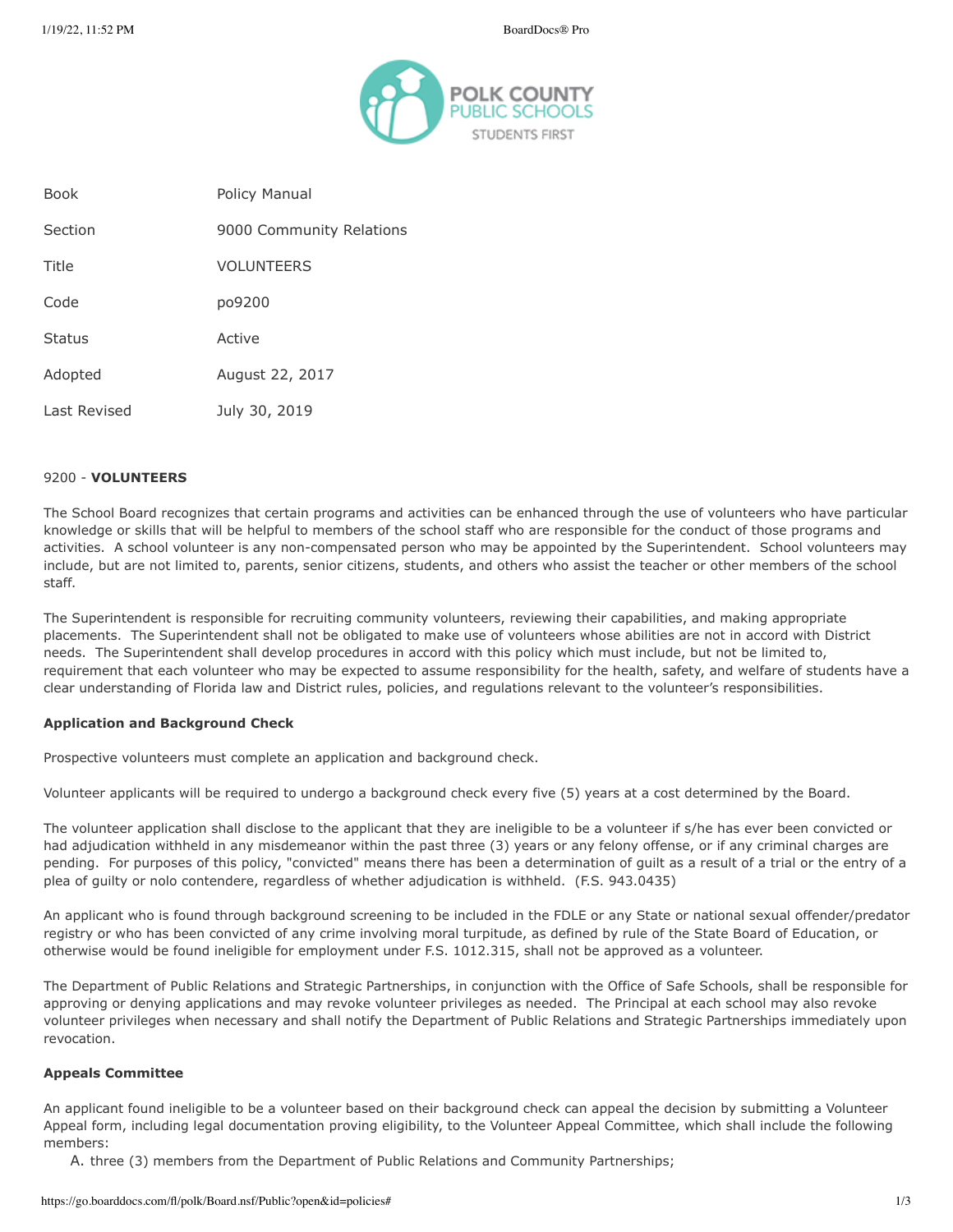B. two (2) members from the Office of Safe Schools;

C. one (1) member from the Risk Management Department; and

D. one (1) member from the Legal Department.

A majority vote of the committee is needed to overturn an ineligibility determination. The Appeal Committee may, upon recommendation from the Office of Safe Schools, waive ineligibility for previous non-violent offenses.

# **Duty to Report Known or Suspected Cases of Child Abuse, Abandonment, or Neglect**

All volunteers must abide by Board Policy 8462 – Student Abuse, Abandonment, and Neglect and are required to review it during the application process.

### **Duties**

Duties assigned to school volunteers shall be consistent with Florida law and State Board of Education rules. Volunteers must agree to abide by all Board policies and District guidelines while on duty as a volunteer, including signing, if appropriate, the District's Technology Access Agreement Forms. The Principal shall be responsible for assigning duties of school volunteers.

The Superintendent shall inform all volunteers who work or apply to work with children on a regular basis of the need to display appropriate behavior at all times.

Volunteers shall always be under the supervision of a teacher or other staff member, depending on assignment, and shall not provide direct instruction to students or spend unsupervised time with students.

Volunteers shall not:

- A. establish instructional objectives.
- B. make decisions regarding the relevancy of certain activities or procedures to the attainment of instructional objectives.
- C. make decisions regarding the appropriateness of certain teaching materials for accomplishing instructional objectives.
- D. make judgments regarding the attainment of instructional objectives, unless these judgments are based upon clear and objective criteria (such as specific achievement standards on a true-false test).
- E. accept compensation from any third party or source, including, but not limited to booster, parent or other District support organizations, for the performance of his/her official duties as a volunteer on behalf of the Board.
- F. discipline students. Incidents should be reported to the appropriate school staff.

# **Confidential Information**

Volunteers shall maintain strict confidentiality of all school or classroom information to which they have access while performing their volunteer activities. Volunteers shall be allowed access to personally identifiable student information only with approval of the Principal and to the extent necessary to fulfill an assigned activity that would otherwise be performed by a District employee. Volunteers must have a legitimate educational interest in order to access student information.

#### **Legal Protection**

Pursuant to Florida law, a school volunteer who has been duly approved by the Superintendent shall incur no civil liability for any act or omission by the volunteer that results in personal injury or property damage if the volunteer was acting in good faith within the scope of the official duties performed under such volunteer service; the volunteer was acting as an ordinary reasonably prudent person would have acted under the same or similar circumstances; and the injury or damage was not caused by any wanton or willful misconduct on the part of the volunteer in the performance of their volunteer duties.

#### **Removal of Volunteers**

As role models, volunteers are expected to conduct themselves in a professional manner. Volunteers who act unprofessionally, fail to abide by Florida law and/or Board policies, or otherwise act in a manner contrary to the expections of an employee of this District may be removed as an approved volunteer by the Principal. Volunteers who fail to fulfill their duties may also be removed by the Principal.

#### **Workers' Compensation Coverage**

Volunteers will be covered by the District's workers' compensation insurance policy. All volunteers must sign in when arriving on school grounds and sign out when leaving school grounds. Volunteers shall report injuries immediately to the work site supervisor or